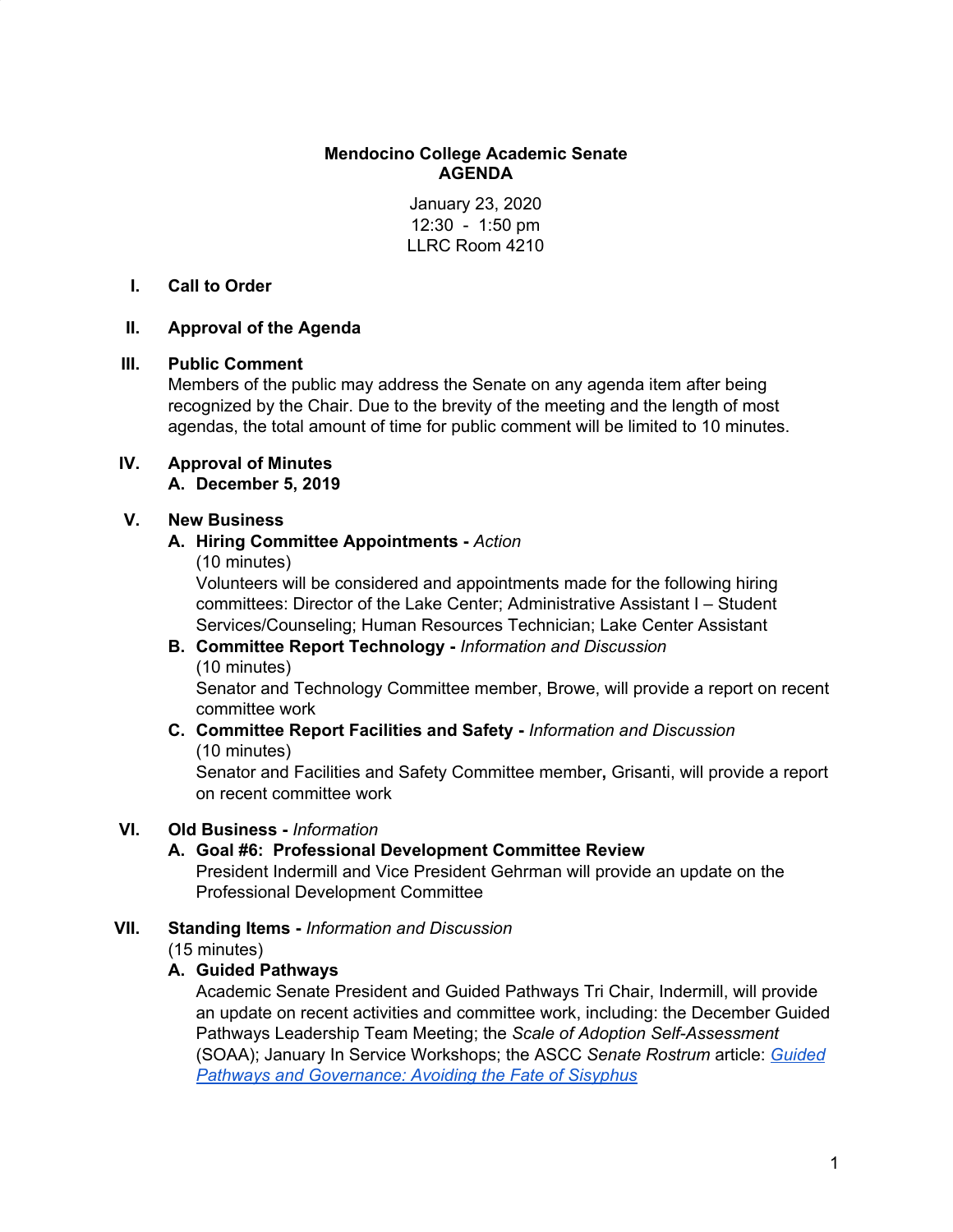- **B. Accreditation -** *Information and Discussion* An update will be provided as appropriate
- **C. AB 705** An update will be provided as appropriate
- **VIII. Reports -** *Information and Discussion* (10 minutes)
	- **A. Academic Senate President's Report** A report is provided for information and discussion
	- **B. Senator Reports** Reports from senators may be provided for information

# **IX. Open Forum**

Members of the public, as well as senators, may address the senate with comments that are within the purview of the Academic Senate. The total amount of time allotted will be determined and announced by the chair based upon the scheduled adjournment time.

## **X. Adjournment**

# **Future Meetings Spring 2020**

February 6 \*, February 13, February 27, March 5 \*, March 12, March 26, April 2 \*, April 23, May 7, May 14 \* (Faculty Meetings\*)

\*\*\*\*\*\*\*\*\*\*\*\*\*\*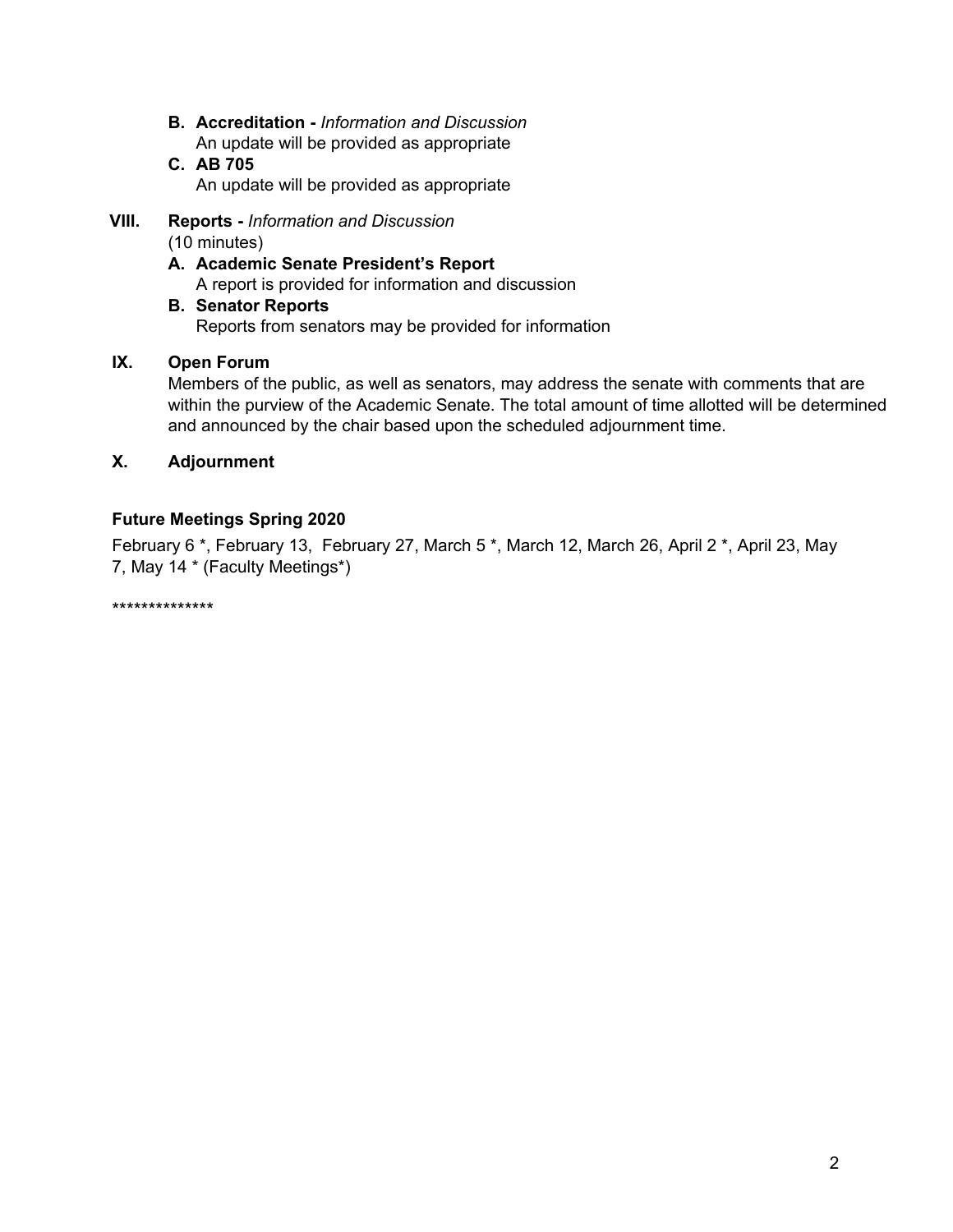#### **Academic Senate Agenda ATTACHMENTS** January 23, 2019

#### **VIII.A. Academic President's Report**

During the Fall 2019 semester Vice President Gehrman and I met regularly to discuss the business of the Academic Senate, including agenda items, goals, committee appointments, etc. We met about every other week with Vice Presidents Polak and Velasco **(VP's Meetings)**. At the last meeting of the semester, we primarily finalized details of the January In Service agenda, including the late morning session on the Guided Pathways framework panel.

The December **Board of Trustees** meeting includes the annual organization for the coming year and the election of officers. The trustees voted unanimously on the meeting dates, time and locations, as well as for the officers. Meetings will be held at 4:00pm on the second Wednesday of the month, except where noted by an asterisk (2/5<sup>\*</sup>, 3/11, 4/15<sup>\*</sup>, 5/13, 6/10, 8/12, 9/9, 10/14, 11/18\*, and 12/9). The April, June and September meetings will be held at the North County Center, Coast Center and Lake Center, respectively. The elected officers for 2020 are:

- President: Robert Jason Pinoli
- Vice President: Marie Myers
- Clerk: Xochilt Martinez

Trustee President Pinoli indicated he had reviewed proposals from three consulting firms contacted to potentially assist the District with the hiring process for the Superintendent/President. Each are aware of the timeline established by the ad hoc committee and BOT, they understand the need to "hit the ground running". To-date the process is still on schedule. A final decision on which firm to contract with will be made soon. The firms are: Adabury and Blue, CCSS and PPL Incorporated.

The BOT unanimously approved the *Institutional Self-Evaluation Report* (ISER), as presented, to support the application for reaffirmation with Association of Community and Junior Colleges (ACCJC). The board unanimously approved the College and Career Access Pathways (CCAP) agreement between MLCCD and Mendocino Unified School District. The agreement expands dual enrollment in order to develop "seamless from high school to the community college". These agreements are designed for underrepresented students and those who may not be college-bound. The entirety of the CCAP [Agreement](https://www.mendocino.edu/sites/default/files/docs/BOT/Packets/bd_packet_dec_11_2019.pdf) can be found on the Board of Trustees website. The board unanimously approved the annual audit for fiscal year 2018/2019 conducted by independent auditor Cossolias/Wilson/Dominguez/Leavitt CPA's. There were a few minor findings considered "low risk" and the overall findings are of the highest "opinions". The entire audit [report](https://www.mendocino.edu/sites/default/files/docs/BOT/misc/mendocino-lake_ccd_audit_report_june_30_2019_-_final.pdf) is available in the Office of the Superintendent/President, Office of Fiscal Services, Library and the college website. All of the Board Policies presented for consideration were approved unanimously. Additional BPs that have been forwarded by President's Policy Advisory Council (PPAC) were presented as a first reading there were no comments about these from the trustees. An informational report about the health benefit fund was presented. It was noted that this information will be given to the BOT on a more regular basis throughout the year than in previous years. The budgeted rate per participant is \$1700.00 per month and as of October 31, 2019 the cost has been \$2026.11 per participant. Additional information about the health benefit fund as related to the District budget was discussed at the Planning and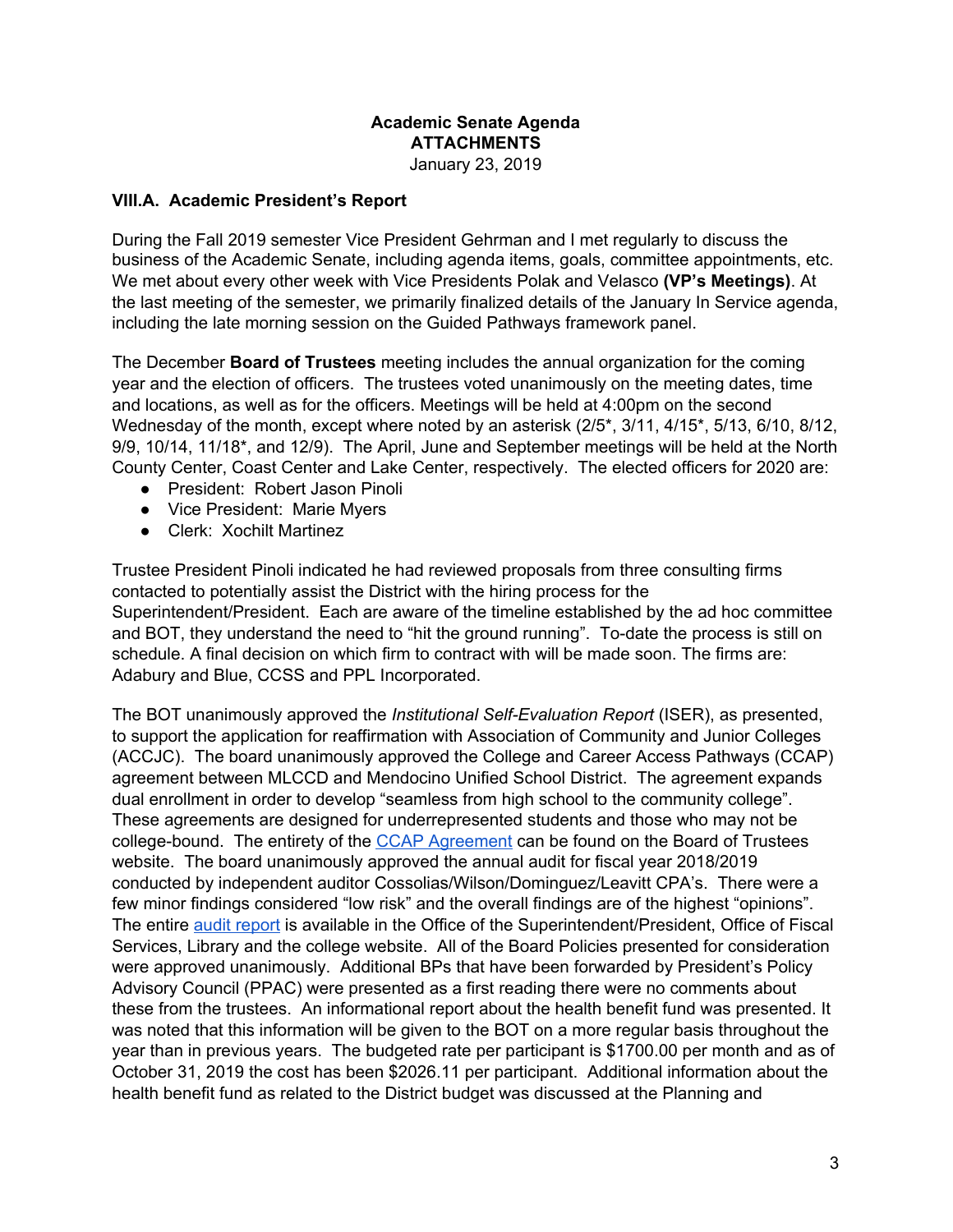Budgeting Committee (PBC) at the January meeting (see the PBC notes included in this report) for additional information.

The Big Picture item was a presentation by Vice President of Academic Affairs Polak about our Construction Programs. She outlined the various certificates available to students and the basic course requirements, labor market indications for Northern California, challenges facing our programs and future projects.

The constituent reports from the Classified Senate and the management team both mentioned the Classified Staff Holiday FunRaiser and thanked those who participated. Classified Senate President Jeana Thompson noted that over the years they have raised over \$31,000. Management Team President Judy Kanavle also noted they are drafting new practices for night duty. Katie Fairbairn, Executive Director of the Mendocino College Foundation's monthly report highlighted various fund raising efforts, the scholarship application period for students will be one month longer this year and ends March 2, 2020. The quarterly report from the Friends of the Mendocino College Coastal Field Station and Natural Sciences Chair, Professor Steve Cardimona outlined recent student and faculty activities that have taken place at the field station. In addition, he highlighted a new capital campaign targeting the community to increase donations. The Academic Senate report featured Professor Doug Boswell and the Automotive Program. Each report was included in the [agenda](https://www.mendocino.edu/sites/default/files/docs/BOT/Agendas/bd_agenda_dec_11_2019.pdf) packet and can be found on the Board of Trustees website.

In December, the **Educational Action Planning Committee** (EAP) approved the *Educational Master Plan – Extension* and its priorities. It was reviewed by PBC in January. The extension and priorities are as follows:

#### **Education Master Plan Extension for 2018-2020**

This extension allows the college to rely on the existing Education Master Plan with updates to the priorities which acknowledges the new state mandated directives implemented over the past few years. This additional time allows for integration of both internal and external dynamics in redesigning the institution for student success.

The 2010-2018 Education Master Plan was updated by the Education Action Plan Committee (EAP) during the 2014-2015 Academic Year with new priorities to guide District planning and budget allocation. Since that time, many statewide initiatives have required the development of new planning documents, including Student Equity Plans, the Integrated Plan, Guided Pathways Assessments and Implementation Plans, Online Education Initiative (OEI) plans, and the Vision for Success Goals. Additionally, AB 705 legislation required a rethinking of the Math and English transfer pathways which are at the core of students' degree completion.

The development of these externally required plans coincided with the expiration of the Education Master Plan. Because of the timing, the committee work dedicated to developing these various documents, and the desire to use some of these documents and new structures as cornerstones of a new Education Master Plan, EAP agreed to develop this extension to the Education Master Plan. The Curriculum Committee, EAP, the Planning Budgeting Committee, Academic Senate and the Guided Pathways Leadership Team immersed themselves in meeting these external mandates. The membership on these committees at our small college includes many of the same individuals. In addition to the desire to include these new plans as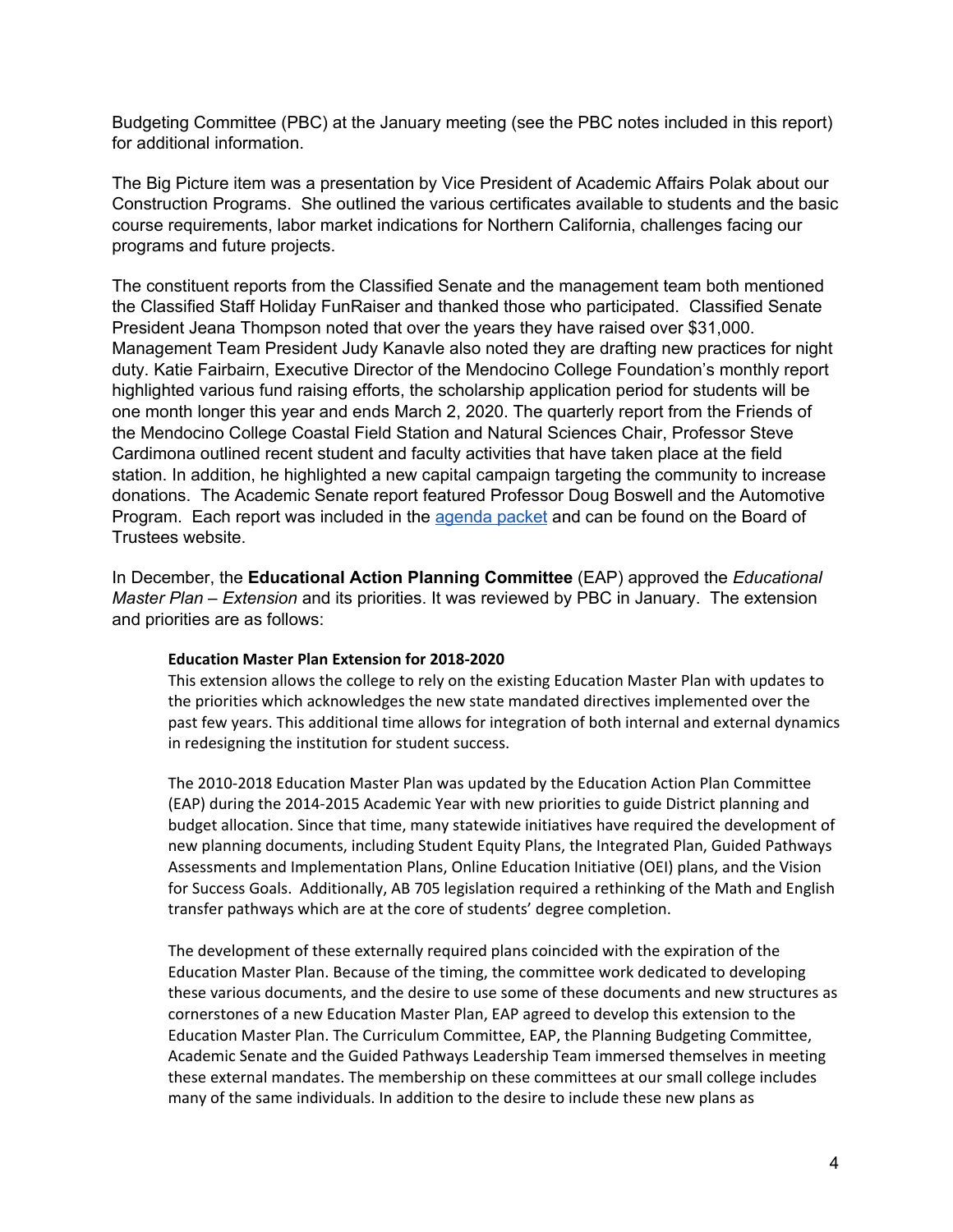foundations for the new Education Master Plan, faculty and administrative leadership were spread thinly.

With new plans and processes in place, the EAP is prepared to develop a new Education Master Plan which will acknowledge that the California Community College Chancellor's Office Vision for Success Goals, the Guided Pathways Framework, and the Student Center Funding Formula as integrated initiatives calling for a redesign of the institution. While these are external mandates, Mendocino College has invested considerable time and effort to embrace and incorporate them as a framework for improving student success and closing achievement gaps.

At Mendocino College, faculty, staff and administrators have also been engaged in deep reflection and efforts to apply an equity lens to all our work. The redesign of our institution guided by the Education Master Plan will describe the important equity work accomplished and ensure equity mindedness is at the center for future planning.

Mendocino College is at the early stages of embracing the Guided Pathways framework. Its four pillars—clarify the path, enter the path, stay on the path and ensure learning—and our current self-assessment and implementation plan will inform the Education Master Plan. The Mendocino College Guided Pathways vision and core principles, which guide decision making in this area, will also inform the plan:

**Vision**--Make the College student-ready to establish equity and social justice for the campus community

#### **Core Principles**--

- Visible, Accessible and Clear Information
- Integrated Services
- Educationally Sound Practices

Finally, the Vision for Success Goals asks the College to put student achievement and success at the center of all our work and set goals for specific improvements in course, degree, and labor market success. The goals we developed went through a rigorous process which began in the Education Action Plan Committee and were approved by Academic Senate and the Board of Trustees. The new Education Master Plan will guide the work of the college to lead us to the achievement of those goals.

The new Education Master Plan will be developed in EAP by reflecting on the important redesign accomplished over the past several years. It will summarize that work; identify important opportunities in those areas; and recommend goals for the next 5-10 years. To guide educational planning, budget allocations, and other planning documents, the priorities defined below were developed in EAP based on the initiatives and frameworks described above. The Priorities have been developed to guide planning for four years and will be cornerstones of the next Education Master Plan.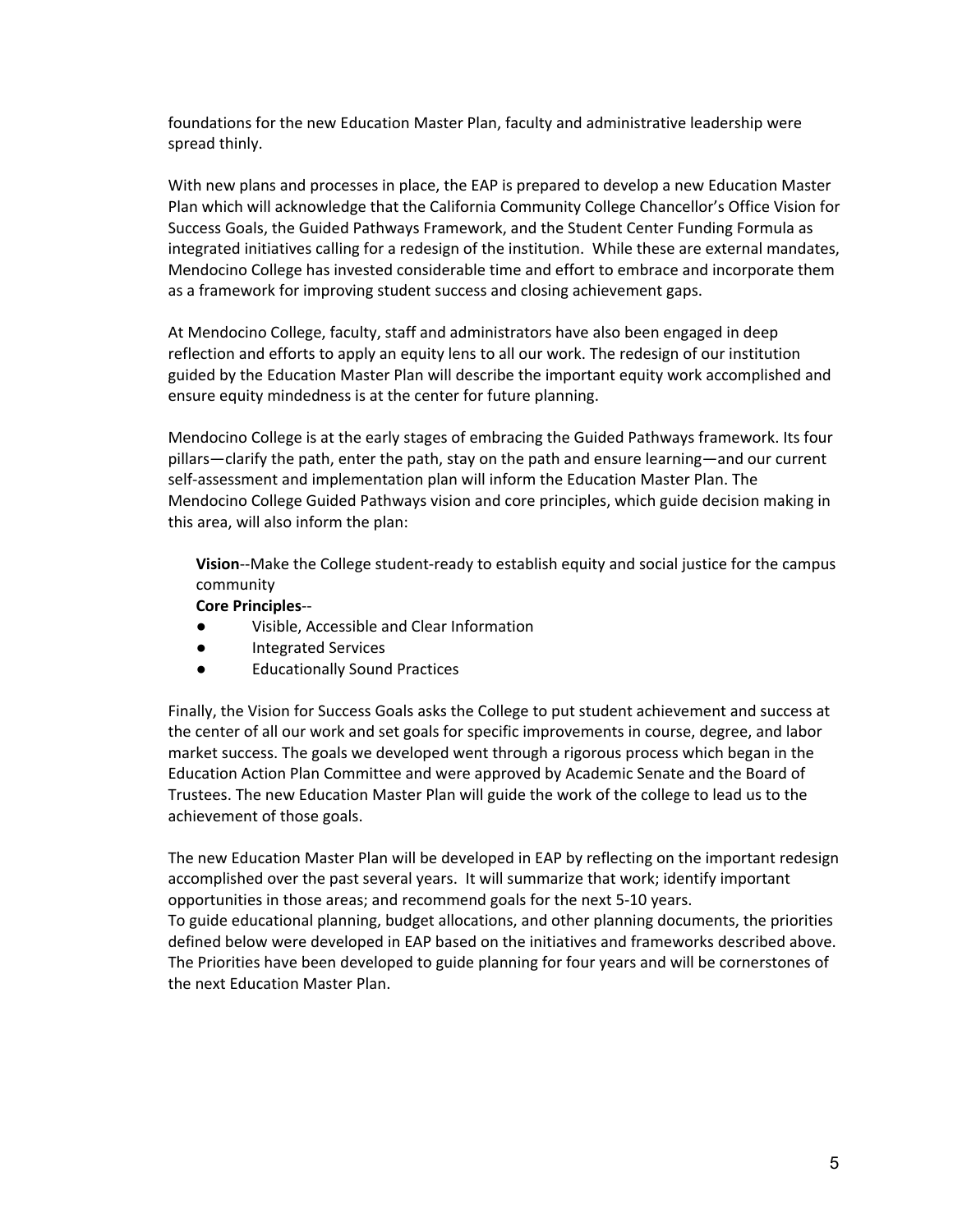#### **Education Master Plan Priorities 2018-2022**

**Equity Imperative:** Maintain and strengthen equity-minded student planning and activities to ensure equitable outcomes for our minoritized student population, including providing staff and faculty with culturally responsive professional development training. Professional development activities will include culturally inclusive and culturally relevant pedagogy, cultural competency in student service delivery, comprehending anti-racist practices, and understanding and recognizing racial inequity in education, policy and practice.

**Native American Outreach and Support:** Increase access to and completion of educational programs at Mendocino College for Native American students. Increase Native American enrollment to reflect demographics in our region and school districts. Identify retention, success, completion, access, and resource barriers that prohibit academic success for Native American students; and create culturally inclusive practices to mitigate racial-equity gaps. Provide professional development to faculty and staff to promote culturally responsive outreach and support to our Native American population, both in and out of the classroom.

**Cohort Model:** Using the College Assistance Migrant Program (CAMP), First Year Institute (FYI) and Pomo Pathways as models, build and implement one or more additional cohort models that will provide wrap-around services to students, aligning with the four pillars of Guided Pathways. Implement at least one cohort model which will provide outreach, onboarding, counseling, and support services to a racially minoritized student community. Key features may include predictable and thoughtful scheduling of essential, transfer-level curriculum, and well-trained and culturally responsive instructors, which will result in cohort solidarity and student success.

**Guided Pathways:** Maximize existing technology to provide clear and simple tools for students to access and chart the progress of their educational plans. Create clear equity-minded pathways for students to complete certificates, degrees and transfer pathways. Integrate student services and instruction to support pathways and completion.

**Implementation of AB 705:** Increase success to and through transfer level Math and English by gathering and analyzing data disaggregated by race and ethnicity, and surveying students; honing guided self-placement practices; and monitoring existing and adapting robust learning support services. Provide professional development for faculty and staff which supports the increased success of students.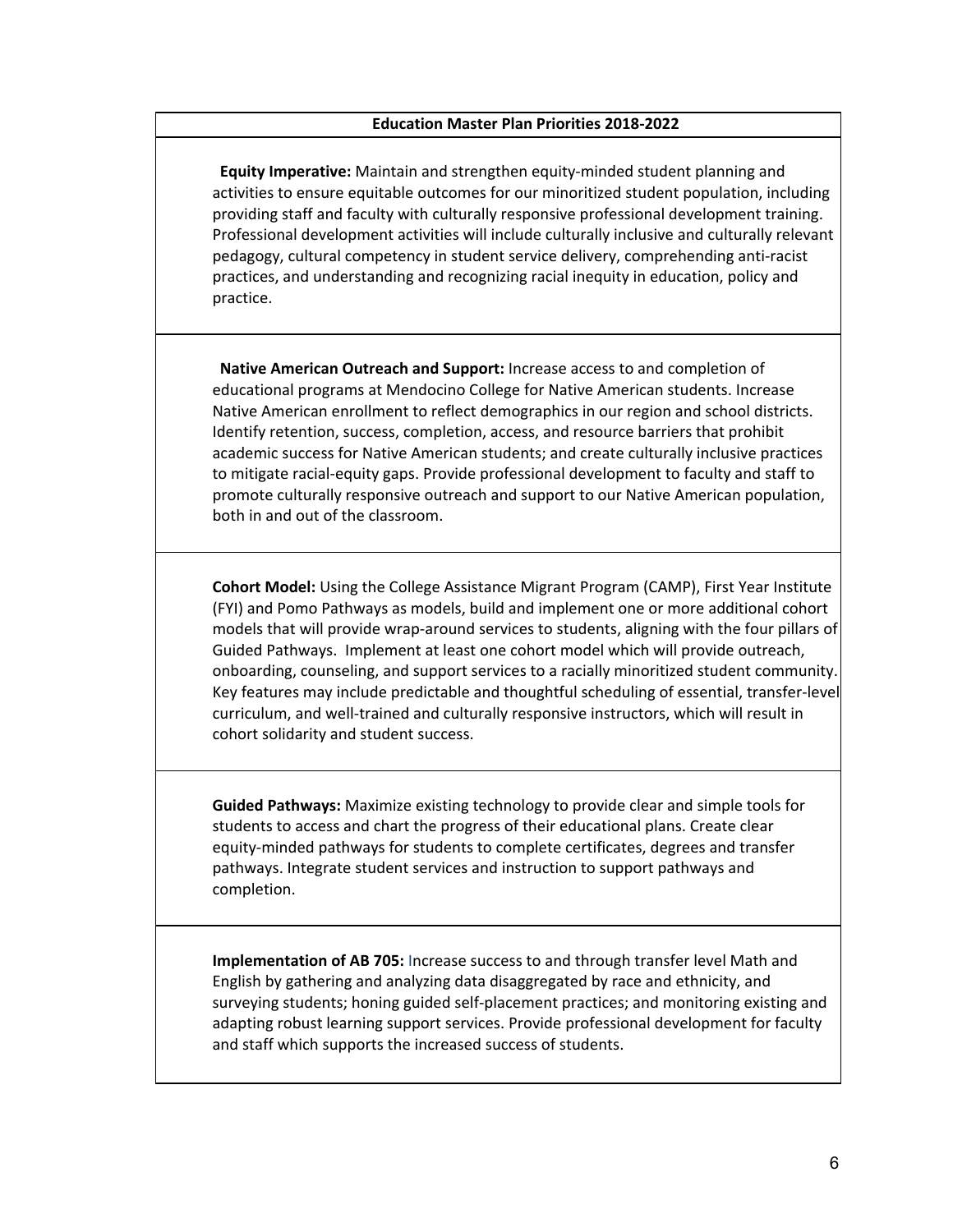**Dual Enrollment:** Increase the planning and intentionality of dual enrollment, including College and Career Access Pathways (CCAP), Middle College, and traditional dual enrollment offerings with an equity lens. Further develop relationships with and orientations for high school faculty, counselors and principals to offer courses which are organized into educational pathways and are aligned with traditional college offerings. Provide professional development for high school faculty to ensure consistency of delivery and rigor with on-campus college offerings. Also, develop and implement orientations to dual enrollment for students and parents.

**Distance Education:** Provide robust professional development in instructional design and accessibility, as well as ongoing and transparent support to all faculty in order to have 75% of our online course be aligned with the OEI Course Design Rubric in 5 years.

**CTE:** Increase the skilled labor pool in high demand industries. With Strong Workforce Program and other funding, allocate more resources for human capital and economic development. Provide relevant workforce development learning and skill building opportunities at different career stages.

**Non-Credit:** Explore, create and implement noncredit and low unit short term vocational certificates in areas that meet the industry needs of our community, including partnering with Mendocino Lake Adult Career Education (MLACE)

**Transfer Pathways:** Increase transfer rates by researching, collaborating and communicating within the College and across educational institutions to identify and meet student and district needs; assuring ADT and UCTP are visible corridors among the network of Guided Pathways; supporting horizontal integration and collaboration between academic disciplines;

maintaining responsiveness to state transfer mandates and transfer model curriculum; and utilizing marketing resources for highlighting transfer degree pathways.

**Cross-Campus Collaboration**: Implement collaborative projects designed to support student learning and engagement. Students will participate in interdisciplinary and multi-department activities to enrich their academic experience. Examples of previous collaborative projects include The Phoenix Project, Earth Week, Major Exploration, and MESA Colloquia.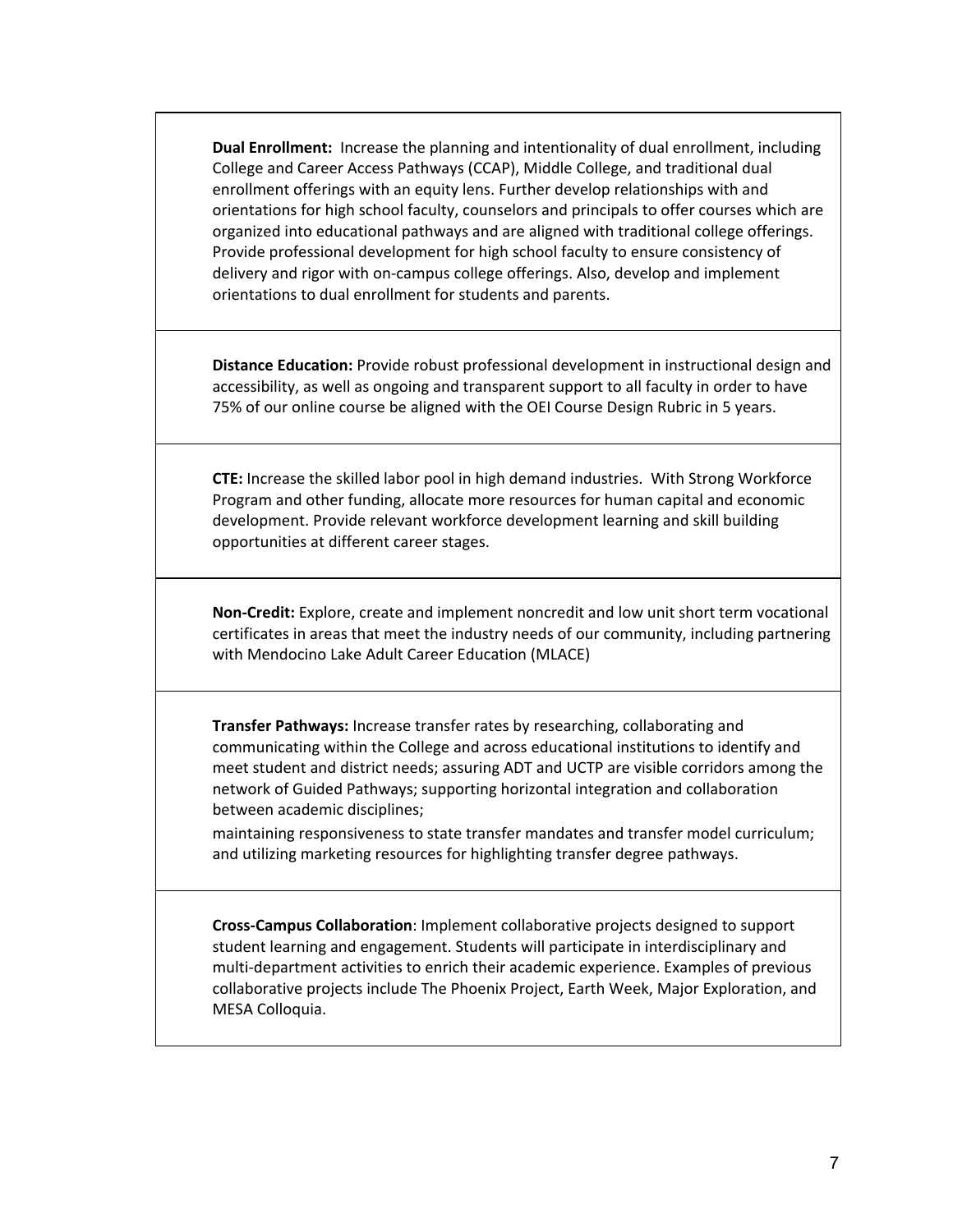**Planning and Budgeting Committee** (PBC) met December 10, 2019 and January 14, 2020. In December, the committee continued the staffing discussion and made the recommendation to the Interim Superintendent/President to hire three classified positions, funded catagoricalically: (EOPS/CARE Coordinator, CalWorks Specialist and Student Life Coordinator) and one management supervisory confidential (Human Resources Technician). The committee reviewed and accepted the *Facilities Master Plan.* It is a comprehensive district-wide plan that includes a space inventory; plans for growth and modernization, sustainability, ADA compliance, safety; and information about the Housing Feasibility study requested by the Board of Trustees. The committee was updated on the Strategic Plan, a newly funded construction program, Accreditation, and the 2018/19 Audit.

At the January meeting the Educational Master Plan Extension (noted above in the EAP portion of this report) was reviewed and accepted. The committee reviewed and discussed the Governor's Proposed Budget, the Student Centered Funding Formula and the Health Benefits Fund. While we continue to maintain a healthy reserve (about 26%) and the next couple of years are predicted to be fairly stable, the concern is 2022-2023 when the *Student Centered Funding Formula* (SCFF) becomes fully effective. For the academic years 2018 – 2022 the district is in "hold harmless" years, thus our revenues are maintained at the 2017-2018. Increased FTEs will help, but may not be enough to sustain the district. Discussions continue with State leaders about the potentially negative impact the SCFF will have on small colleges. The Health Benefits Fund is projected to end the year with expenses exceeding revenues. The current monthly budget is \$1700.00 per participant and the expenses are \$318.00 over budget. The recommendation was made to continue with our current philosophy regarding nonresident tuition and set the rate at the lowest possible amount. That figure will be calculated and present to the Board of Trustees for approval. The immediate hiring of two positions vacated due to retirement and resignation, Lake Center and Lake Center Director, were recommended to the Interim Superintendent/President.

The August **In Service** survey results have been distributed and a survey for January has also been sent. VP Gehrman and I will review thee results with VPs Polak and Velasco once compiled. Approximately 62 full- and part-time faculty attended the Guided Pathways faculty workshops during the afternoon of Friday's In Service. Three additional Program maps were drafted: Biology, English and Theater. Seven draft Meta Majors were developed and briefly reviewed by those in attendance. All of this information will be shared with the Guided Pathways Leadership Team and Program Mapping work group.

Senator and part-time faculty member (Sociology) Taylor Cannon has been nominated for the **ASCCC Hayward Award.** The application was submitted in December and results should be available soon. Cannon and VP Gehrman helped considerably in getting the application packet completed and submitted before the deadline.

Respectfully Submitted,

*Catherine Indermill* Academic Senate President